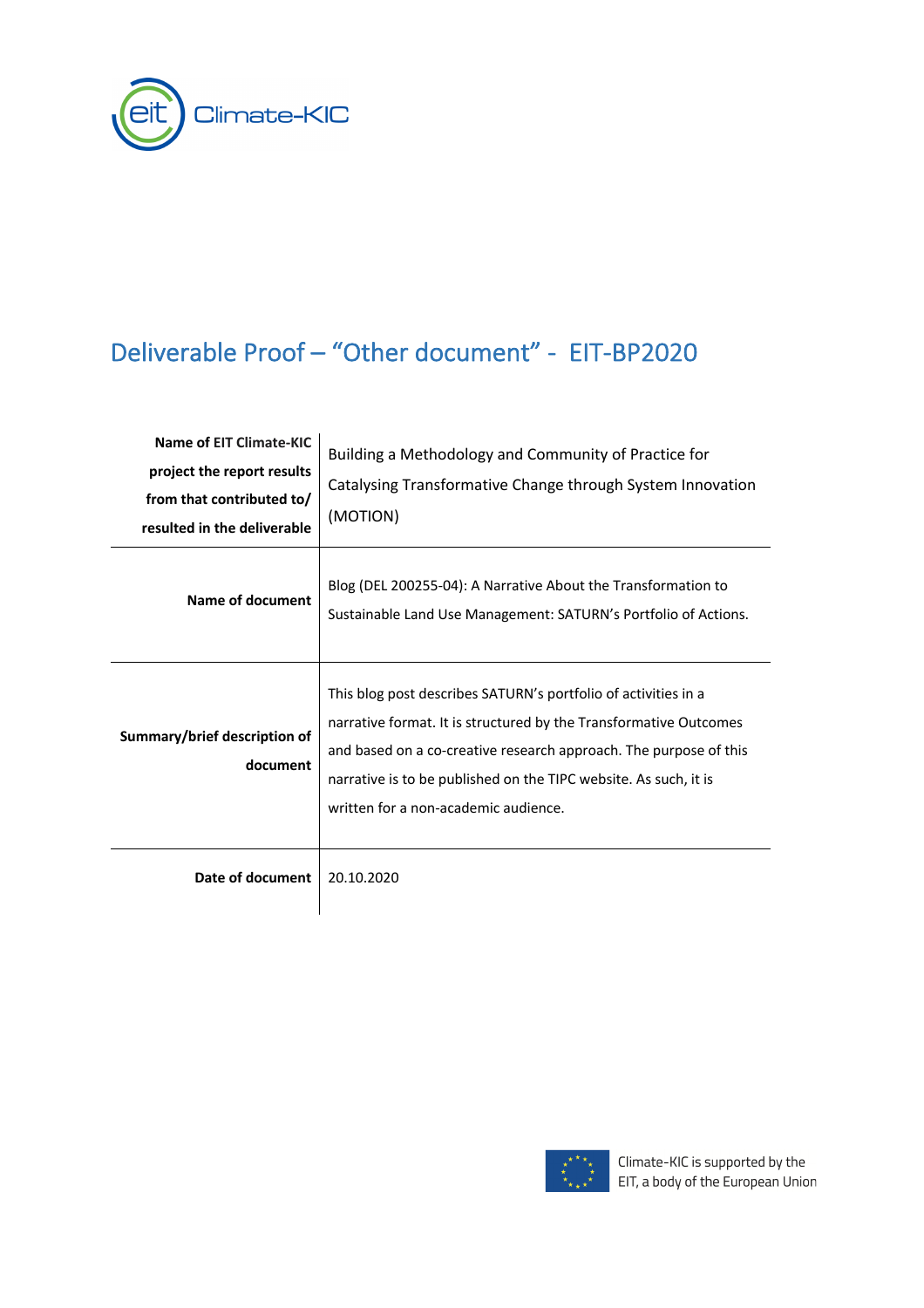

# A Narrative About the Transformation to Sustainable Land Use Management: SATURN's Portfolio of Actions.

*Christoph Brodnik & Jenny Witte* 

URL: http://www.tipconsortium.net/a-narrative-about-the-transformation-to-sustainable-land-usemanagement-saturns-portfolio-of-actions/

Cities and their communities want clean air, clean waterways and thriving landscapes for their health and wellbeing. Yet, growing cities put pressure on natural landscapes, deplete resources and diminish the integrity of ecosystems and the services they provide.

This demands fundamental changes in the relationship between cities and their surrounding landscapes. Therefore, many practitioners and decision makers are looking for more sustainable land use management practices in areas where the urban and the rural landscapes interface. They strive for an improved appreciation of this particular type of environment as well as an enhanced connection between the city and its hinterlands.

To give meaning to this new type of relationship, a strong and compelling narrative is crucial since it's a central device for connecting different elements and linking them to a meaningful whole. Narratives mobilise people to take action by providing a shared rationale for how and through which measures such a relationship can be realised.

Developing such narratives are at the heart of initiatives that work on transforming the relationships between cities and their surrounding natural landscape. SATURN for example works on such a transformation through a combination of innovative services and experimental activities in three geographical and cultural contexts (region of Trento, Birmingham and Gothenburg). By drawing on the ideas and experiences of people from these different locations, SATURN curates a collection of actions that contribute to enhancing this relationship.

The following narrative reflects SATURN's portfolio of activities and the collective actions of people from different backgrounds, living in very different cities. What unites them is their vision for a future with sustainable land use management and the narrative that tells their story of working towards this transformation.

All actions of SATURN are grouped into three pathways of change, in which each pathway comes with its own set of implications and measures to progress transformation. By means of describing the

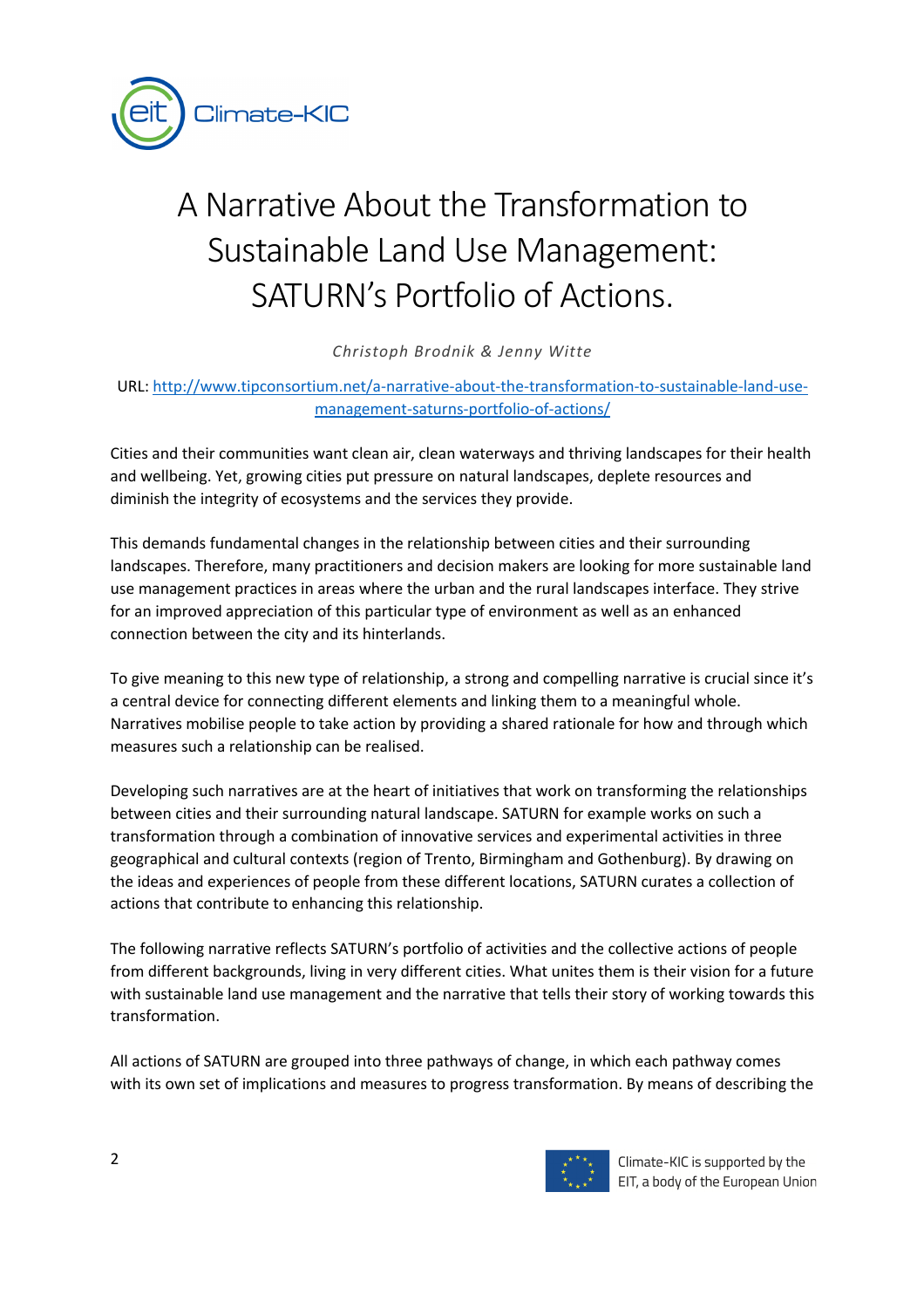

ongoing actions and services in this way, a basis for further reflection on the transformation of the relationship between cities and their surrounding landscapes is set up.

#### **1st Pathway of Change: Developing New and More Sustainable Practices**

The first pathway is all about the birth and early adoption of new and more sustainable practices. Such practices are promising in potential but yet rather poorly represented. For instance, a current dominant practice treats social, economic and environmental wellbeing as independent aspects, while an alternative approach, proposes framing nature and landscapes within one holistic vision. In this approach the inter-dependencies of social, economic and planetary well-being is noted with the intent of establishing a financially sustainable initiative that creates value from and for sustainably managed land. This new and more sustainable practice yet needs to be adopted more widely.

Alternative practices are especially valuable for progressing transformation as they provide the seeds for establishing a more sustainable way of doing things. Four leverage points to progress alternative practices have been identified, namely: a) shielding b) learning c) networking and d) managing expectations.

**Shielding** (= the process of protecting new and more sustainable practices from external influences and helping them grow):

Establishing new and more sustainable practices requires the freedom to do things differently and a commitment to support and protect them. The people in the different hubs have developed good relationships with municipalities which enabled the creation of **institutional support and space** for alternative food practices and those who champion them (local entrepreneurs, social cooperatives, etc.). This is particularly important because oftentimes those who support new and sustainable practices are not (yet) big and powerful players and benefit from such organisational endorsement. By means of actively shining a light on those groups of stakeholders, the **visibility** of these groups (e.g. youth groups, grassroots initiatives, farming entrepreneurs, etc.) is increased and their **voice** is strengthened.

In the case of making urban and land use management more sustainable, the strong involvement of local municipalities has led to them offering test sites for alternative agricultural practices and business opportunities for urban food production. Importantly, to support new practices and their champions, economic backing is needed. As such, the provision of **alternative financing models** (for example by local government) as well as **basic infrastructures and tools** help considerably to support local entrepreneurs and initiatives.

**Learning** (= activities that provide regular opportunities for discussing experiences, obstacles and needs related to a new practice as well as challenging related values and assumptions that people might have):

For new practices to develop learning in a broad range of dimensions (e.g. political, technical, biophysical, social etc.) as well as deeper underlying assumptions (e.g. beliefs, values, etc.) are needed.

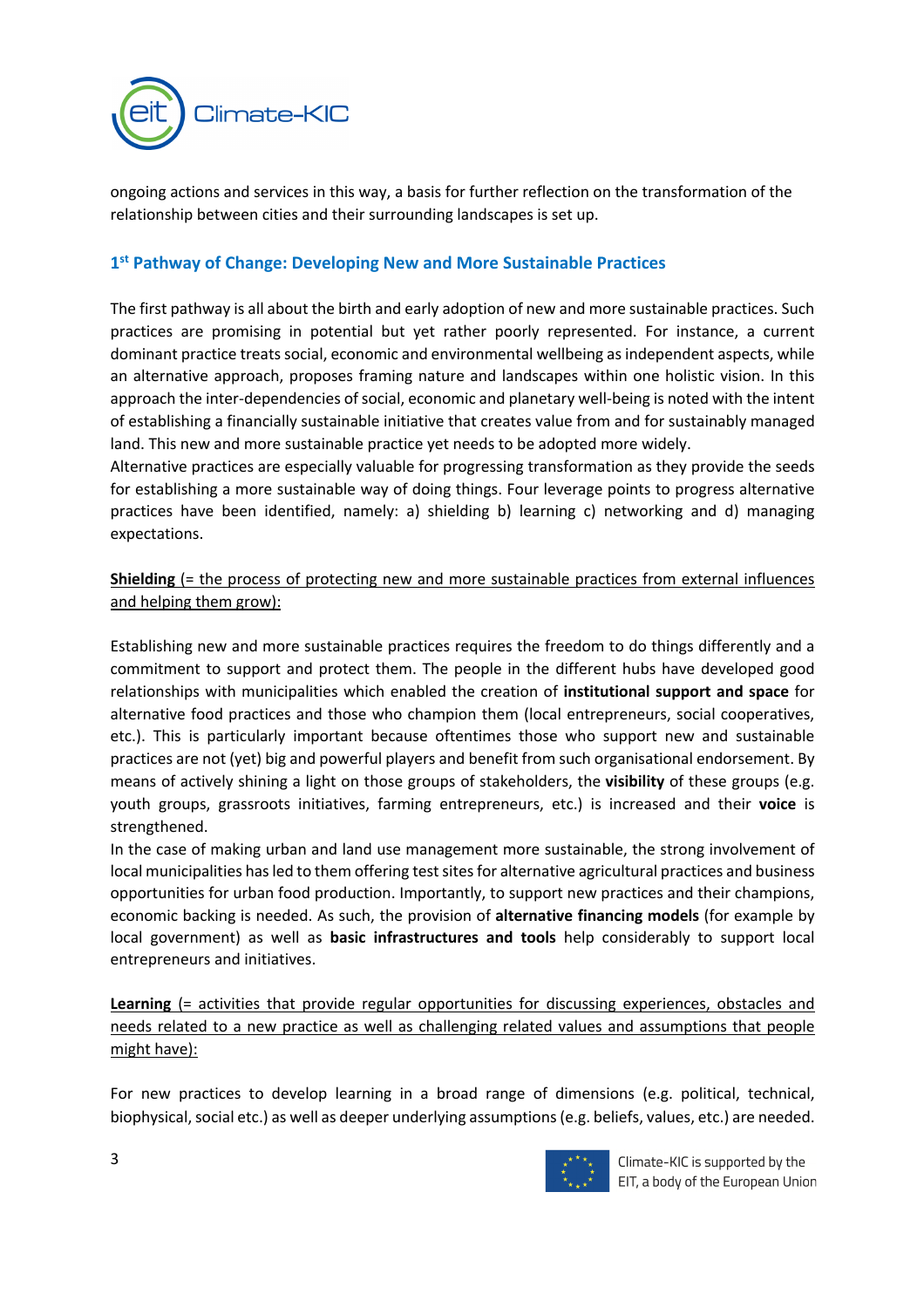

On one hand this means that evidence is needed to understand and demonstrate if and how new practices work. This element of learning is supported by acquiring **new data and evidence** around biophysical aspects (e.g. resource flows, ecosystem services, underutilised farmland) as well as socioeconomic aspects (e.g. stakeholder maps, preferences of stakeholders, historical context of land and land use).

Learning also requires the **synthesis of knowledge which then needs to be disseminated more widely**. This is achieved in Birmingham, Trento and Gothenburg through the use of different media channels (e.g. video, social media), face to face engagement opportunities such as conferences, exhibitions, talks and presentations as well as online formats and workshops. Following a more targeted approach **dedicated capacity building** programs and activities address the needs of particular groups (e.g. farming entrepreneurs, grassroot initiatives, etc.).

Uncovering the beliefs and values associated with new and sustainable practices is a critical element of learning. This is supported by a process of **learning through reflection** that can take on different forms. Through making stakeholders reflect on the beliefs and values related to land use practices in the different regions, the local governance situation as well as the connection people have with their land and how this shapes their identity, opportunities for challenging those deeply held assumptions that support unsustainable practices arise.

Additionally, knowledge sharing is facilitated by **bringing groups of actors together** that do not necessarily interact frequently (e.g. political actors with local initiatives or academics). At different occasions these interactions allow local researchers to share their knowledge and ideas with political actors (e.g. mayors and their deputies in Trentino), or brought together proponents of alternative practices (e.g. established farmers) with groups who are particularly interested in this topic (e.g. new farming entrepreneurs).

Showcasing what works is a very powerful approach to facilitate learning and to grow credibility of alternative practices. In each region, the cases **demonstrate and display** models of alternative land use and land management practices to stakeholders. Such demonstrations assist in learning about what works and what does not work so well and that these models represent viable and practicable alternatives. This convinces sceptics and inspires others to try them out.

# **Networking** (= protecting and progressing new practices by gaining interest of more people and creating connections between them):

New practices require strong networks of actors that champion alternative practices. The activities in the regions provide the **opportunities for these networks to establish and to organise themselves**. This also includes individuals from stakeholder groups who are not as powerful in matters of land use (e.g. youth groups and youth associations). Moreover, the people in the different hubs are also part of forming **a network of champions** themselves, thereby growing the community that advocates for alternative land use practice across Europe. Building connections with other projects and initiatives in the European Union increases the "reach".

New and sustainable land use management practices also require cross-sectoral collaboration. These new partnerships are established through fostering new relationships and **models for collaboration between private and public sector actors**, notably around small-scale private sector actors

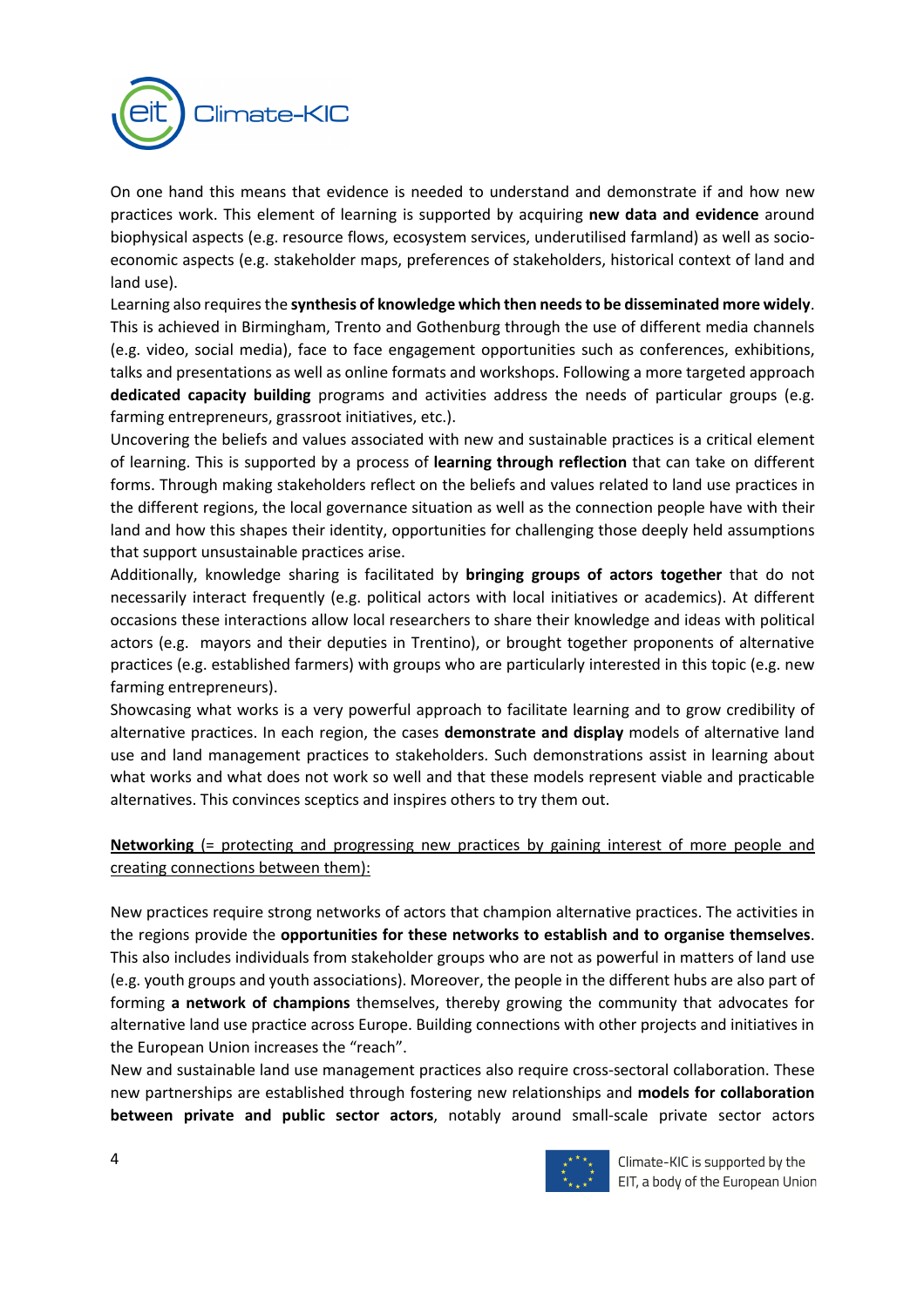

(grassroots-initiatives, entrepreneurs, social cooperatives). In addition, new working relationships between **academics and actors from the public services sectors** for knowledge sharing and exchange are developed.

#### **Navigating expectations** (= through navigating and converging expectations of different actors the legitimacy of new practices is developed and their potential explored):

Supporting the development of new practices is also about exploring and shaping the expectations and meanings people attach to them. A number of activities address this. For example, through the **development of shared visions** which serve as a basis for articulating the needs and wishes among different stakeholder groups. These visions are also used as a strategic approach to create a shared direction between local authorities and an anchor for collaboration. Visions are also combined with the development of **shared narratives** which support the connections between a diverse set of grassroots initiatives in the regions. In addition, different activities and the use of different methodologies are focused on the **contextualisation of land and land use practices in the history of a region**. This serves as a reference point for understanding current issues but is also used to project and interpret what future land use and management could mean in a particular place.

# **2nd Pathway of Change: Mainstreaming New and More Sustainable Practices**

For transformative change to happen, new and more sustainable practices need to expand in scope and scale. This relates to a process in which alternative practices grow stronger and lead to the reconfiguration or disappearance of more dominant practices. Ultimately, new and more sustainable practices replace previously dominant ones and become the new mainstream.

Four leverage points to mainstream new and more sustainable practices have been identified, namely a) upscaling, b) replication c) circulation and d) institutionalising.

Upscaling (= this refers to the process of conducting deliberate action to get more users involved into new and more sustainable practices):

For new practices to grow and expand in scope and scale, opportunities need to be created to make them accessible to more people. The use of **tools that can increase the access** to alternative food sources (e.g. digital platforms) are valuable in this regard as they provide opportunities improving the access to locally farmed produce and **stimulate the demand**.

In addition, the development of alternative, more local and also shorter supply and value chains is supported by connecting supply and demand for alternative land use and possible outputs (e.g. food produce). This is the backbone of working **business models** for alternative land use management practices which shows that alternative land use practices are profitable and practically viable beyond a specific demonstration case.

**Replicating** (= relates to transferring the entire new and more sustainable practices to another location):



Climate-KIC is supported by the EIT, a body of the European Union

5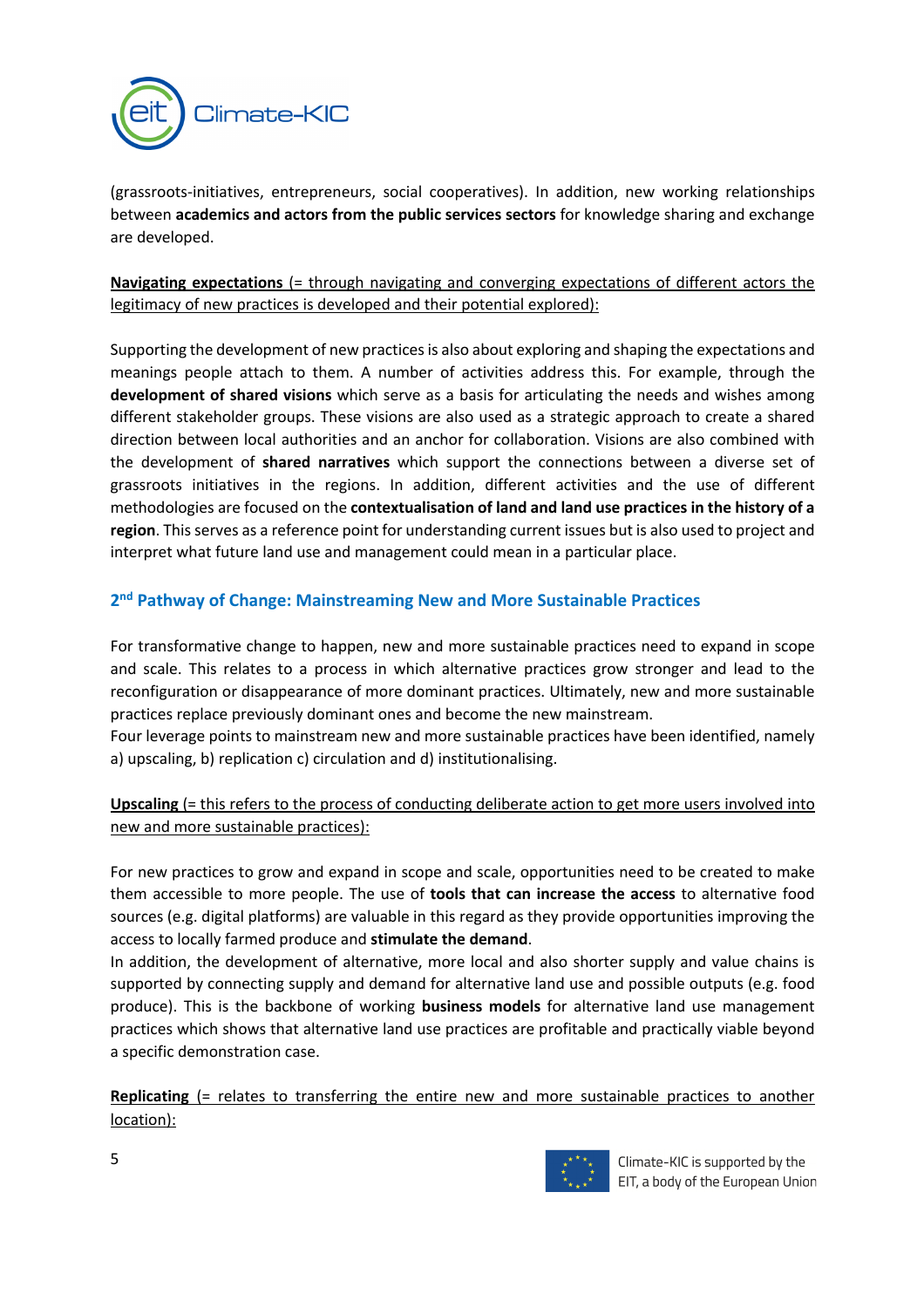

New and sustainable land use management practices need to be used in different locations and different contexts so that they become more widely accepted. Through working on a **replicable approach** as well as transferable **tools and models** a guide for sustainable land management practices (e.g. land lease models and financing) or support programs for actors that champion alternative practices (e.g. visioning process; guidelines for incubator and capacity building for farming entrepreneurs, guidelines for testbeds) is developed. Importantly, this replicable approach, its tools and models are flexible and adaptable to the local context which supports the application in other locations.

#### **Circulating** (= refers to the exchange of knowledge, ideas and resources between multiple related alternative practices):

To support the mainstreaming of new practices and new knowledge, ideas and resources need to travel between people, places and application areas. **Regular formats of exchange** between people in Gothenburg, Birmingham and Trento serve project management purposes but also aid the circulation of ideas and knowledge around enabling factors, support strategies and lessons learned. This filters through to the people who directly work on sustainable land use management in the different regions but also reaches interested third parties elsewhere. The circulation of ideas and knowledge is also supported by their **active dissemination** through a variety of different outlets specific to different target audiences. For this, a range of different media channels (e.g. video, social media), face to face engagement opportunities (e.g. conferences, exhibitions, talks and presentations) as well as academic outlets (e.g. journals and books) is used.

# **Institutionalising** (= refers to the process of turning new and more sustainable practices into more permanent and more widely available ones):

For new practices to become mainstream they need to become embedded in the formal rule sets that determine how things usually get done. To support this embedding, different research outputs have provided **new evidence for decision making** in local municipalities. Additionally, this also found its way into the strategic documents of municipalities (e.g. agricultural protocols, policies) and thereby helped in formalising ideas and approaches of alternative land use and management practices amongst decision makers.

# **3rd Pathway of Change: Opening Up and Unlocking Dominant Practices**

The ultimate aim is to replace dominant and unsustainable practices. New and more sustainable practices can only become dominant when significant individuals or organisations open up for change, and the desire and will to make alternative practices competitive is being developed. Openings in dominant practices provide innovations with 'windows of opportunity' to challenge the current practice and claim more space for alternative ones and system configurations. The process of unlocking relates to the rigidity of practices that are supported by dominant actors. The four leverage points to

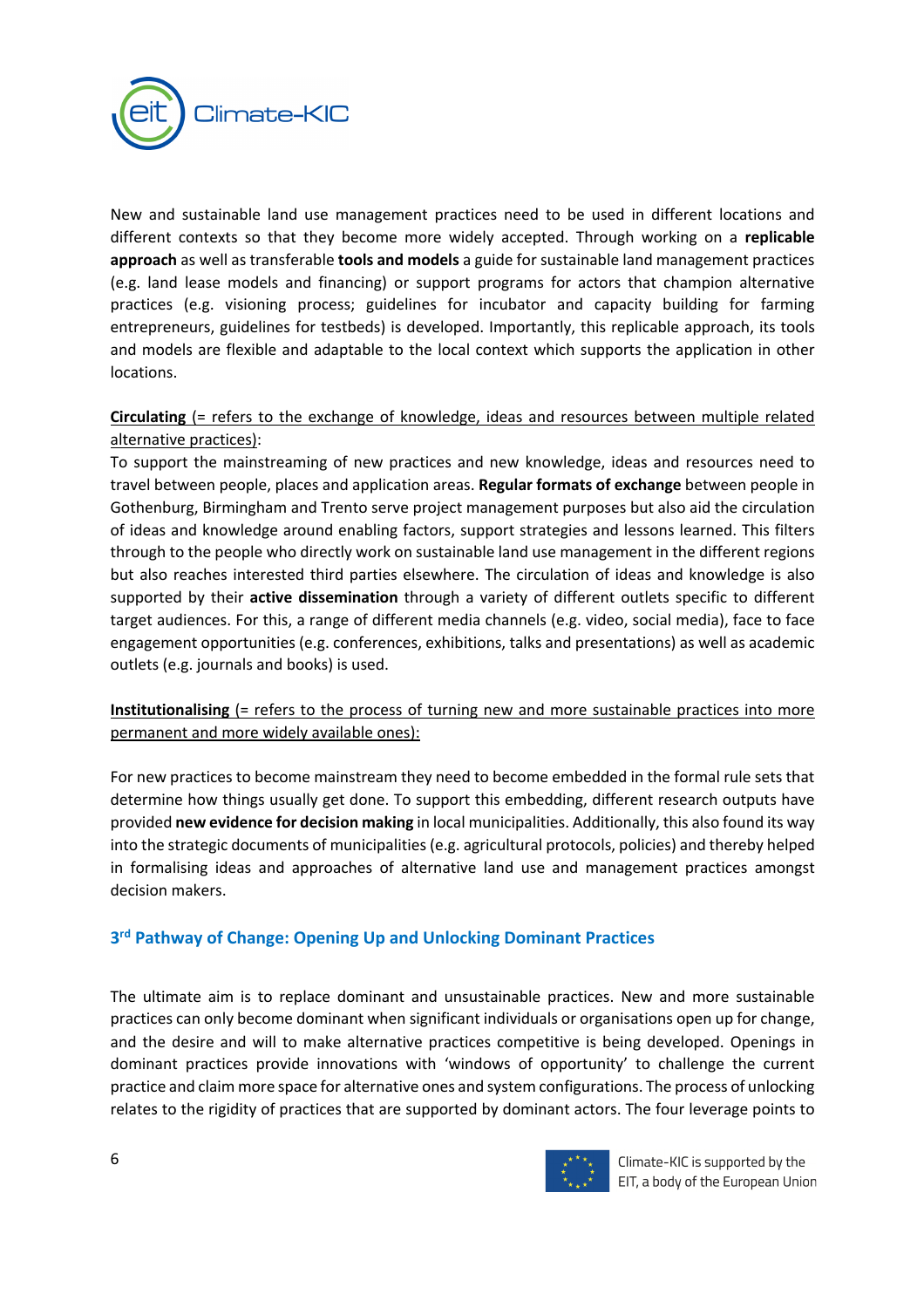

open up and unlock dominant practices are: a) readjusting and destabilising, b) unlearning and intrinsic learning, c) strengthening interactions between alternatives and dominators and d) changing perceptions of landscape pressures such as the climate crisis.

**Dealigning and Destabilising** (= relates to the process of disrupting and weakening dominant practices. This can be done by changing one of the dominant dimensions for example through the introduction of new policies):

The disruption of dominant practices happens when new constellations of people start to challenge existing governance arrangements, policy or organisational routines. A first step towards that is through the creation of **new and informal (de-facto) governance arrangements** between different people with shared goals in a particular region. These informal ways of collaboration bring those together that really want to change land use management in their organisation. This gives them opportunities to try something new together and to work outside of normal organisational routines. Additionally, more experimental activities have also been set up between organisations as new means of collaborating more formally. This strengthens **municipal collaborations while crossing established jurisdictional boundaries**.

**Unlearning and Deep Learning (= is the process in which dominant actors question their assumptions** and change their view on the potential of new and more sustainable practices and the ability of the dominant practice to respond to threats and opportunities, such as climate change and digitalisation):

Unlocking the established way of doing things requires the **challenging of commonly held perceptions and assumptions**. Visioning activities, new collaborations or showcasing sustainable land use management practices all contribute to changing the perceptions amongst incumbents. Important questions about what sustainable land use in cities and peri urban areas means, the usage and constitution of valuable land, as well as appropriate ways of managing or farming it, are raised to create **political awareness** of sustainable land use in city regions.

**Changing perceptions of landscape pressures** (=relates to the need for dominant actors to reach the point of view that immediate action is warranted and new emerging more sustainable narratives need to be promoted):

Crisis events and other external pressures can be an opportunity for opening up dominant practices. Most recently, the COVID-19 crisis sparked particular attention to more sustainable land use management and the different examples of that in the different regions. This opportunity was utilised to **frame the cases** in the different regions in terms of **supporting the supply resilience** on a local scale through alternative and more decentralised food supply and value chains.

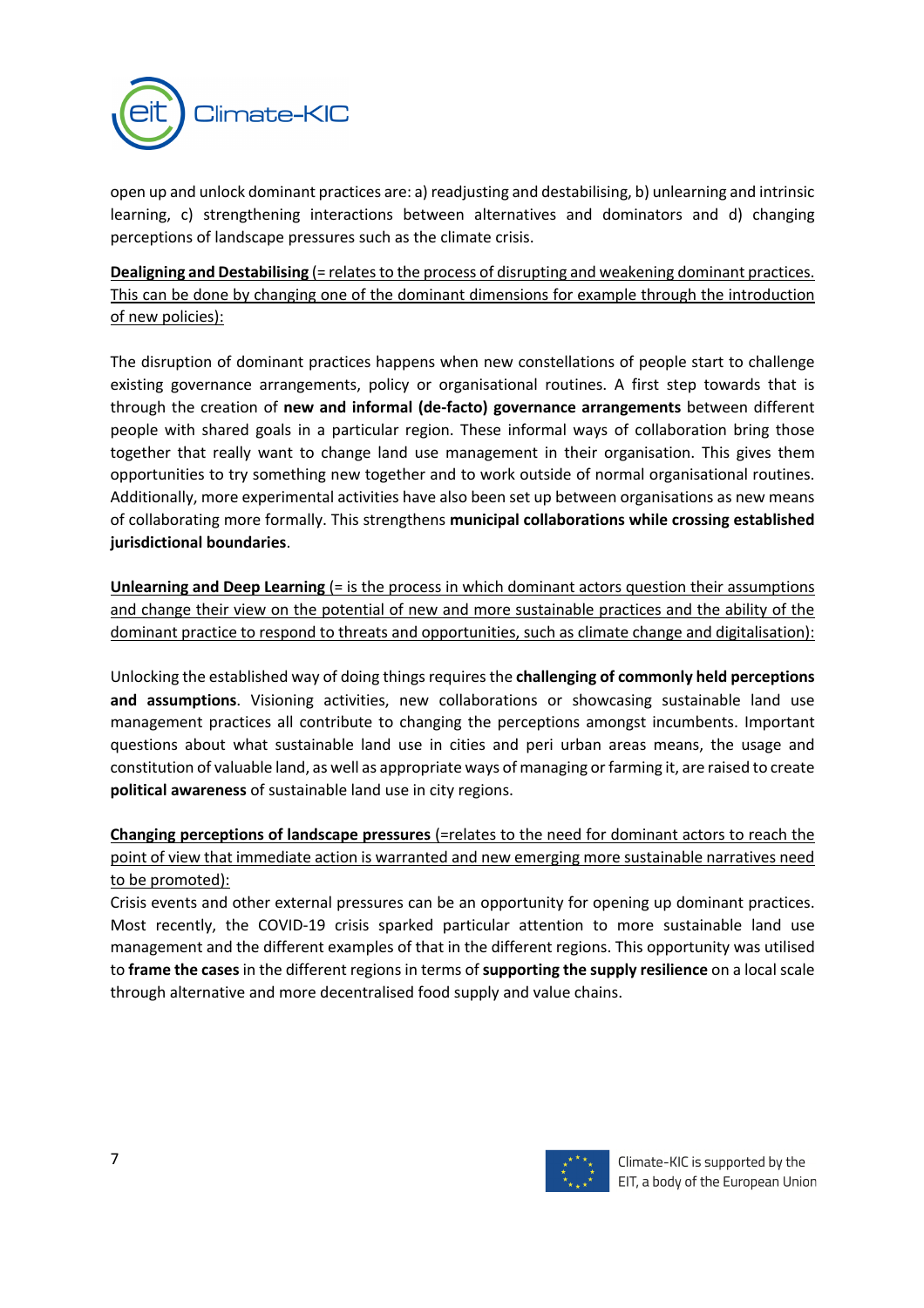

*Figure 1: Visualization of the narrative depicted by the X-Curve (Loorbach, 2014)*